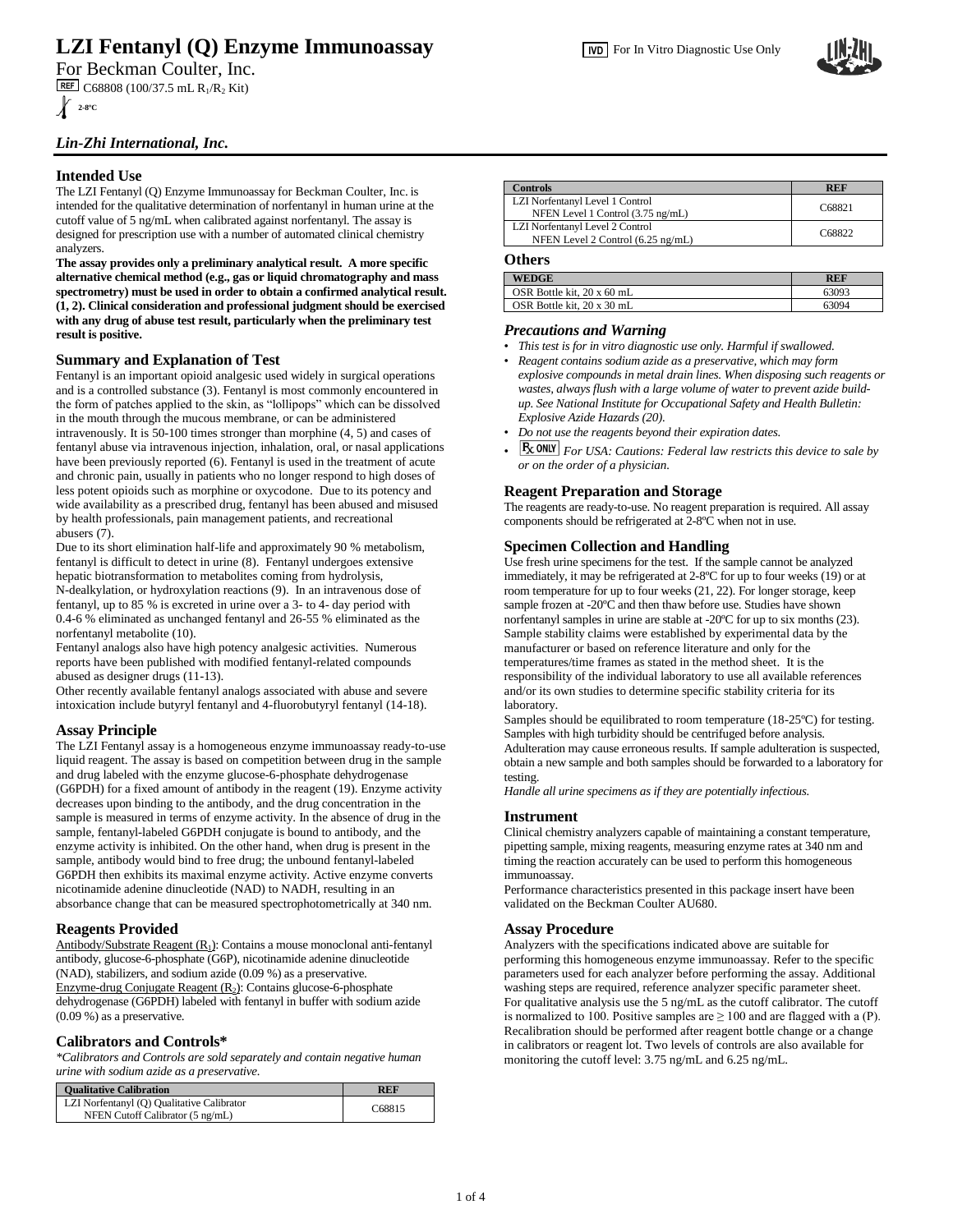# **Calibration and Quality Control**

Good laboratory practices recommend the use of at least two levels of control specimens (one positive and one negative control near the cutoff) to ensure proper assay performance. Controls should be run with each new calibration and after specific maintenance or troubleshooting procedures as detailed in the instrument system manual. Each laboratory should establish its own control frequency. If any trends or sudden change in control value are observed, review all operating parameters, or contact your local Beckman Coulter Representative for further assistance. Laboratories should comply with all federal, state, and local laws, as well as all guidelines and regulations.

### **Results**

**Note:** A preliminary positive test result does not necessarily mean a person took a specific drug and a negative test result does not necessarily mean a person did not take a specific drug. There are a number of factors that influence the reliability of drug tests.

**Qualitative:** The cutoff calibrator, which contains 5 ng/mL of norfentanyl, is used as a reference for distinguishing a preliminary positive from negative samples. A sample with a change in absorbance  $(ΔmAU)$  equal to or greater than that obtained with the cutoff calibrator is considered a preliminary positive. A sample with a change in absorbance  $(ΔmAU)$  lower than that obtained with the cutoff calibrator is considered negative.

### **Limitations**

- *1. Boric Acid at 1% w/v may cause false negative results. Boric Acid is not recommended as a preservative for urine.*
- *2. Dextromethorphan may cause false positive results at concentrations greater than 25,000 ng/mL.*
- *3. A preliminary positive result from this assay indicates only the presence of norfentanyl and does not necessarily correlate with the extent of physiological and psychological effects (e.g., intoxication). This test is not intended for quantifying the individual analytes in samples.*
- *4. A negative result does not necessarily mean a person did not abuse drugs.*
- *5. Care should be taken when reporting results, as numerous factors (e.g., fluid intake, endogenous or exogenous interferents) may influence the urine test result.*
- *6. Preliminary positive results should be confirmed by other affirmative, analytical methods (e.g., chromatography), preferably GC/MS or LC/MS.*
- *7. The test is designed for use with human urine only.*
- *8. The test is not for therapeutic drug monitoring.*

# **Typical Performance Characteristics**

The results shown below were performed with a single Beckman Coulter AU680 automated chemistry analyzer.

#### **Precision:**

Qualitative analysis: The following concentrations were evaluated. Typical qualitative results (measured by  $\Delta$ OD, mAU) are as follows:

| 5 ng/mL Cutoff       |                  |                     | Within $Run(N=22)$          |                     | $Run-to-Run(N=88)$          |
|----------------------|------------------|---------------------|-----------------------------|---------------------|-----------------------------|
| <b>Concentration</b> | $%$ of<br>Cutoff | #<br><b>Samples</b> | <b>EIA</b><br><b>Result</b> | #<br><b>Samples</b> | <b>EIA</b><br><b>Result</b> |
| $0 \text{ ng/mL}$    | 0 %              | 22                  | 22 Neg                      | 88                  | 88 Neg                      |
| $1.25$ ng/mL         | 25 %             | 22                  | 22 Neg                      | 88                  | 88 Neg                      |
| $2.5$ ng/mL          | 50 %             | 22                  | 22 Neg                      | 88                  | 88 Neg                      |
| $3.75$ ng/mL         | 75 %             | 22                  | 22 Neg                      | 88                  | 88 Neg                      |
| $5$ ng/mL            | 100 %            | 22                  | 20 Neg/<br>2 Pos            | 88                  | $62$ Neg/<br>26 Pos         |
| $6.25$ ng/mL         | 125 %            | 22                  | 22 Pos                      | 88                  | 88 Pos                      |
| $7.5$ ng/mL          | 150 %            | 22                  | 22 Pos                      | 88                  | 88 Pos                      |
| $8.75$ ng/mL         | 175 %            | 22                  | 22 Pos                      | 88                  | 88 Pos                      |
| $10 \text{ ng/mL}$   | 200 %            | 22                  | 22 Pos                      | 88                  | 88 Pos                      |

**Accuracy:** One-hundred and one (101) unaltered clinical urine specimens were tested with the LZI Fentanyl (Q) Enzyme Immunoassay and confirmed by LC/MS. Specimens having a norfentanyl concentration greater than 5 ng/mL by LC/MS are defined as positive, and specimens with norfentanyl concentrations below 5 ng/mL by LC/MS are defined as negative in the table below. Near cutoff samples are defined as ±50 % of the cutoff value. The correlation results are summarized as follows:

### Qualitative Accuracy Study:

| $5$ ng/mL<br><b>Cutoff</b> | Neg | $< 50 \%$<br>of the<br>cutoff | <b>Near</b><br>Cutoff<br>Neg | <b>Near</b><br>Cutoff<br>Pos | <b>High</b><br>Pos | $\frac{0}{0}$<br>Agree-<br>ment |
|----------------------------|-----|-------------------------------|------------------------------|------------------------------|--------------------|---------------------------------|
| Positive                   |     | 1 *                           | 6**                          |                              |                    | 100.0%                          |
| Negative                   |     | 19                            |                              |                              |                    | 86.5 %                          |

The following table summarizes the result for the discordant samples:

| $5$ ng/mL<br>Cutoff | Norfentanyl<br><b>LC/MS</b><br>(ng/mL) | <b>LC/MS</b> | <b>LZI</b><br>EIA<br>(mAU) | <b>Cutoff</b><br>Value<br>(mAU) | LZI<br>EIA |
|---------------------|----------------------------------------|--------------|----------------------------|---------------------------------|------------|
| $38*$               | 1.5                                    | Neg          | 76.7                       | 68.5                            | Pos        |
| 44**                | 3.0                                    | Neg          | 82.2                       | 64.1                            | Pos        |
| $46**$              | 3.3                                    | Neg          | 121.9                      | 68.5                            | Pos        |
| $47**$              | 3.5                                    | Neg          | 151.4                      | 64.0                            | Pos        |
| 48**                | 3.8                                    | Neg          | 192.4                      | 64.0                            | Pos        |
| $50**$              | 4.2                                    | Neg          | 115.8                      | 63.1                            | Pos        |
| $52**$              | 4.6                                    | Neg          | 162.2                      | 68.5                            | Pos        |

**Specificity:** Various potentially interfering substances were tested for crossreactivity with the assay. Test compounds were spiked into the drug-free urine calibrator matrix to various concentrations and evaluated against the cutoff calibrator.

The following table lists the concentration of each test compound that gave a response approximately equivalent to that of the cutoff calibrator (as positive) or the maximal concentration of the compound tested that gave a response below the response of the cutoff calibrator (as negative). Compounds tested at high concentration with results below the cutoff value were listed as Not Detected (ND).

#### **Fentanyl and Metabolites:**

| Compound    | <b>Concentration</b><br><b>Tested</b><br>(ng/mL) | % Cross-<br><b>Reactivity</b> | <b>Result</b> |
|-------------|--------------------------------------------------|-------------------------------|---------------|
| Fentanyl    | 3.2                                              | 156.25 %                      | Positive      |
| Norfentanyl |                                                  | 100.00 %                      | Positive      |

### **Structurally Related Compounds:**

| Compound                               | Concentration<br>Tested | % Cross-<br><b>Reactivity</b> | <b>Result</b> |
|----------------------------------------|-------------------------|-------------------------------|---------------|
|                                        | (ng/mL)                 |                               |               |
| 4-Fluoro-isobutyryl Fentanyl           | 35                      | 14.29 %                       | Pos           |
| 9-HydroxyRisperidone                   | 100,000                 | 0.01 %                        | Neg           |
| <b>Acetyl Fentanyl</b>                 | $\overline{7}$          | 71.43 %                       | Pos           |
| Acetyl Norfentanyl                     | 100                     | 5.00 %                        | Pos           |
| Acryl Fentanyl                         | $\overline{3.5}$        | 142.86%                       | Pos           |
| Alfentanil                             | 100,000                 | 0.01%                         | Neg           |
| <b>Butyryl Fentanyl</b>                | 3.5                     | 142.86%                       | Pos           |
| <b>Butyryl Norfentanyl</b>             | 35                      | 14.29 %                       | Pos           |
| Carfentanil Oxalate                    | 100,000                 | 0.01%                         | Neg           |
| Cis-d, I 3-Methylfentanyl              | 8.5                     | 58.82 %                       | Pos           |
| Cyclopropyl Norfentanyl                | 20                      | 25.00 %                       | Pos           |
| Despropionylfentanyl (4-ANPP)          | 100,000                 | 0.01 %                        | Neg           |
| Furanyl Fentanyl                       | 6                       | 81.97%                        | Pos           |
| Furanyl Norfentanyl                    | 180                     | 2.78 %                        | Pos           |
| $(\pm)$ - $\beta$ -Hydroxythiofentanyl | 5                       | 100.00 %                      | Po            |
| Isobutyryl Fentanyl                    | 20                      | 25.00 %                       | Pos           |
| Isobutyryl Norfentanyl                 | 400                     | 1.25 %                        | Pos           |
| Labetalol Hydrochloride                | 100,000                 | 0.01 %                        | Neg           |
| Methoxyacetyl Fentanyl                 | 3.5                     | 142.86%                       | Pos           |
| $MT-45$                                | 100,000                 | 0.01%                         | Neg           |
| N-benzyl Furanyl Norfentanyl           | 12                      | 41.67%                        | Pos           |
| N-benzyl para-fluoro Norfentanyl       | 4.2                     | 119.05 %                      | Pos           |
| Norcarfentanil Oxalate                 | 100,000                 | 0.01%                         | Neg           |
| Ocfentanil                             | 3.5                     | 142.86%                       | Pos           |
| Para-fluorobutyryl Fentanyl (P-FBF)    | 5.5                     | 90.91 %                       | Pos           |
| para-Fluorofentanyl                    | 3.1                     | 163.93 %                      | Pos           |
| Remifentanil                           | 100,000                 | 0.01 %                        | Neg           |
| Risperidone                            | 100,000                 | 0.01 %                        | Neg           |
| Sufentanil                             | 100,000                 | 0.01 %                        | Neg           |
| Thienyl Fentanyl                       | 3.5                     | 142.86%                       | Pos           |
| Thiofentanyl                           | 3.2                     | 156.25 %                      | Pos           |
| Trans-d, I 3-Methylfentanyl            | 6                       | 83.33 %                       | Pos           |
| Trazodone                              | 100,000                 | 0.01%                         | Neg           |
| U-47700                                | 100,000                 | 0.01%                         | Neg           |
| Valeryl Fentanyl                       | 95                      | 5.26 %                        | Pos           |
| ω-1-Hydroxy Fentanyl                   | 320                     | 1.56%                         | Pos           |

### **Structurally Unrelated Compounds:**

|                              | Spiked []<br>(ng/mL) | <b>Spiked Norfentanyl Concentration</b> |                         |                                |  |
|------------------------------|----------------------|-----------------------------------------|-------------------------|--------------------------------|--|
| Compound                     |                      | $0$ ng/mL                               | $3.75$ ng/mL<br>Control | $6.25$ ng/mL<br><b>Control</b> |  |
| $(1S,2S)-(+)Pseudoephedrine$ | 100,000              | ND.                                     | Neg                     | Pos                            |  |
| 6-Acetylmorphine             | 10.000               | ND.                                     | Neg                     | Pos                            |  |
| Acetaminophen                | 100,000              | N <sub>D</sub>                          | Neg                     | Pos                            |  |
| Acetylsalicylic Acid         | 100,000              | ND                                      | Neg                     | Pos                            |  |
| Amitriptyline                | 100,000              | ND                                      | Neg                     | Pos                            |  |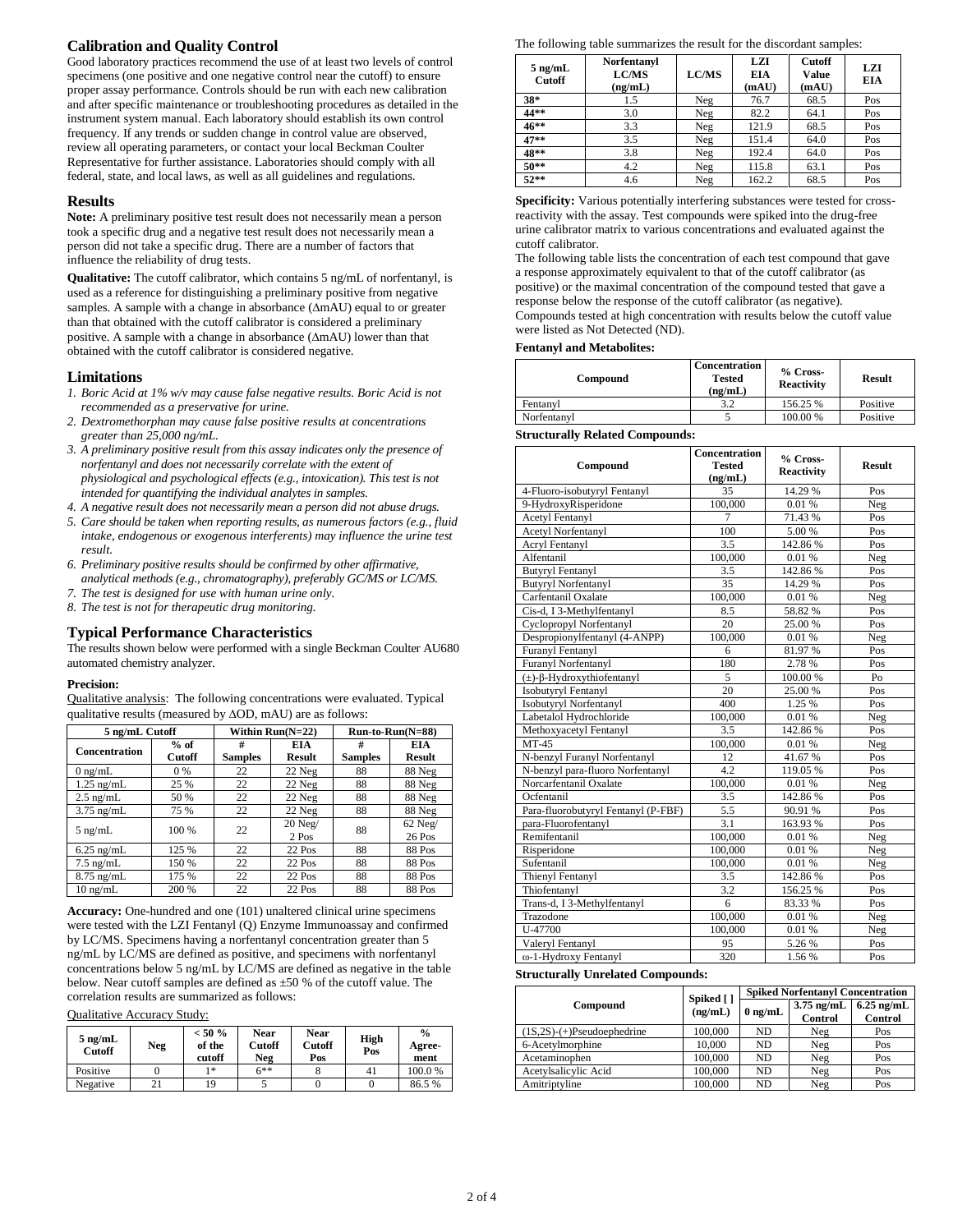#### **Structurally Unrelated Compounds, continued:**

| <b>Spiked Norfentanyl Concentration</b><br>Spiked []   |         |                     |                         |                         |  |
|--------------------------------------------------------|---------|---------------------|-------------------------|-------------------------|--|
| Compound                                               | (ng/mL) | $0$ ng/mL           | $3.75$ ng/mL<br>Control | $6.25$ ng/mL<br>Control |  |
| Amlodipine Besylate                                    | 100,000 | ND                  | Neg                     | Pos                     |  |
| Amoxicillin                                            | 100,000 | N <sub>D</sub>      | Neg                     | Pos                     |  |
| Atorvastatin                                           | 20,000  | ND                  | Neg                     | Pos                     |  |
| Benzoylecgonine                                        | 100,000 | ND                  | Neg                     | Pos                     |  |
| Buprenorphine                                          | 100,000 | ND                  | Neg                     | Pos                     |  |
| Bupropion                                              | 100,000 | ND                  | Neg                     | Pos                     |  |
| Caffeine                                               | 100,000 | ND                  | Neg                     | Pos                     |  |
| Carbamazepine                                          | 100,000 | ND                  | Neg                     | Pos                     |  |
| Cetirizine                                             | 100,000 | $\overline{\rm ND}$ | Neg                     | Pos                     |  |
| Chlorpheniramine                                       | 100,000 | ND                  | Neg                     | Pos                     |  |
| Chlorpromazine                                         | 100,000 | ND                  | Neg                     | Pos                     |  |
| Clomipramine                                           | 100,000 | N <sub>D</sub>      | Neg                     | Pos                     |  |
| Codeine                                                | 100,000 | ND                  | Neg                     | Pos                     |  |
| $d$ -Amphetamine                                       | 100,000 | ND                  | Neg                     | Pos                     |  |
| Desipramine                                            | 100,000 | ND                  | Neg                     | Pos                     |  |
| Dextromethorphan                                       | 40,000  | $\overline{Pos}$    | Pos                     | $\overline{Pos}$        |  |
| Diphenhydramine                                        | 100,000 | ND                  | Neg                     | Pos                     |  |
| $d$ -Methamphetamine                                   | 100,000 | N <sub>D</sub>      | Neg                     | Pos                     |  |
| Duloxetine                                             | 100,000 | $\overline{\rm ND}$ | Neg                     | Pos                     |  |
| Fluoxetine                                             | 100,000 | $\overline{ND}$     | Neg                     | Pos                     |  |
| Fluphenazine                                           | 100,000 | ND                  | Neg                     | Pos                     |  |
| Gabapentin                                             | 100,000 | N <sub>D</sub>      | Neg                     | Pos                     |  |
| Hydrocodone                                            | 100,000 | ND                  | Neg                     | Pos                     |  |
| Hydromorphone                                          | 100,000 | ND                  | Neg                     | Pos                     |  |
| Ibuprofen                                              | 100,000 | $\overline{ND}$     | Neg                     | Pos                     |  |
| Imipramine                                             | 100,000 | N <sub>D</sub>      | Neg                     | Pos                     |  |
| Lisinopril                                             | 100,000 | ND                  | Neg                     | Pos                     |  |
| Loratadine                                             | 100,000 | ND                  | Neg                     | Pos                     |  |
| Losartan                                               | 10.000  | N <sub>D</sub>      | Neg                     | Pos                     |  |
| $\overline{l}$ -Thyroxine                              | 10,000  | ND                  | Neg                     | Pos                     |  |
| MDA (3,4-                                              |         |                     |                         |                         |  |
| methylenedioxyamphetamine)                             | 100,000 | ND                  | Neg                     | Pos                     |  |
| <b>MDEA</b>                                            | 100,000 | $\overline{ND}$     | Neg                     | Pos                     |  |
| MDMA (3,4-<br>methylenedioxymethamphetamine)           | 100,000 | ND                  | Neg                     | Pos                     |  |
| Meperidine                                             | 100,000 | $\overline{\rm ND}$ | Neg                     | Pos                     |  |
| Metformin                                              | 100,000 | ND                  | Neg                     | Pos                     |  |
| Methadone                                              | 100,000 | N <sub>D</sub>      | Neg                     | Pos                     |  |
| Metoprolol                                             | 100,000 | ND                  | Neg                     | Pos                     |  |
| Morphine                                               | 100,000 | ND                  | Neg                     | $\overline{Pos}$        |  |
| Nicotine                                               | 100,000 | $\overline{\rm ND}$ | Neg                     | Pos                     |  |
| Nortriptyline                                          | 100,000 | $\overline{ND}$     | Neg                     | Pos                     |  |
| Omeprazole                                             | 100,000 | ND                  | Neg                     | Pos                     |  |
| Oxazepam                                               | 100,000 | N <sub>D</sub>      | Neg                     | Pos                     |  |
| Oxycodone                                              | 100,000 | ND                  | Neg                     | Pos                     |  |
| Oxymorphone                                            | 100,000 | ND                  | Neg                     | Pos                     |  |
| Phencyclidine (PCP)                                    | 100,000 | N <sub>D</sub>      | Neg                     | Pos                     |  |
| Phenobarbital                                          | 100,000 | ND                  | Neg                     | Pos                     |  |
| Quetiapine                                             | 100,000 | ND                  | Neg                     | Pos                     |  |
| Ranitidine                                             | 100,000 | ND                  | Neg                     | Pos                     |  |
| Salbutamol (Albuterol)                                 | 100,000 | ND                  | Neg                     | Pos                     |  |
| Sertraline                                             | 100,000 | ND                  | Neg                     | Pos                     |  |
| THC-COOH<br>(11-Nor-Delta-9-THC-9-<br>carboxylic acid) | 100,000 | N <sub>D</sub>      | Neg                     | Pos                     |  |
| Tramadol                                               | 100,000 | ND                  | Neg                     | $\overline{Pos}$        |  |
| Zolpidem                                               | 10,000  | $\overline{\rm ND}$ | Neg                     | Pos                     |  |

*It is possible that other substances and/or factors not listed above may interfere with the test and cause false positive results.*

The following structurally unrelated compound which showed interference at  $\pm$ 25 % of cutoff concentrations was then spiked into pooled negative human urine at  $\pm 50$  % of cutoff concentrations (2.5 ng/mL and 7.5 ng/mL) for the assay. Interference was still observed with dextromethorphan. Results are summarized in the following table:

| <b>Endogenous Substance</b> |         |           | <b>Spiked [] Spiked Norfentanyl Concentration</b> |     |
|-----------------------------|---------|-----------|---------------------------------------------------|-----|
|                             | (ng/mL) | $0$ ng/mL | $\frac{1}{2.5}$ ng/mL $\frac{1}{2.5}$ ng/mL       |     |
| Dextromethorphan            | 40,000  | Pos       | Pos                                               | Pos |

### **Endogenous and Preservative Compound Interference Study:**

The following endogenous compounds were spiked into pooled negative human urine and the two levels of controls (3.75 ng/mL and 6.25 ng/mL) for the assay. The spiked solution was evaluated against cutoff calibrator. Interference was observed with Boric Acid. No other major interference with these compounds at physiological relevant concentrations as all spiked samples gave correct corresponding preliminary positive/negative results against the cutoff value of 5 ng/mL. Results are summarized in the following table:

#### **Endogenous and Preservative Compound Interference Study, continued:**

|                             |                      |           | <b>Spiked Norfentanyl Concentration</b> |                                      |
|-----------------------------|----------------------|-----------|-----------------------------------------|--------------------------------------|
| <b>Endogenous Substance</b> | Spiked []<br>(mg/dL) | $0$ ng/mL | Control                                 | $3.75$ ng/mL $6.25$ ng/mL<br>Control |
| Acetone                     | 1000                 | Neg       | Neg                                     | Pos                                  |
| Ascorbic Acid               | 1500                 | Neg       | Neg                                     | Pos                                  |
| Bilirubin                   | $\overline{c}$       | Neg       | Neg                                     | Pos                                  |
| <b>Boric Acid</b>           | 1000                 | Neg       | Neg                                     | Neg                                  |
| Calcium Chloride (CaCl2)    | 300                  | Neg       | Neg                                     | Pos                                  |
| Citric Acid (pH 3)          | 800                  | Neg       | Neg                                     | Neg                                  |
| Creatinine                  | 500                  | Neg       | Neg                                     | Pos                                  |
| Ethanol                     | 1000                 | Neg       | Neg                                     | Pos                                  |
| Galactose                   | 10                   | Neg       | Neg                                     | Pos                                  |
| $\gamma$ -Globulin          | 500                  | Neg       | Neg                                     | Pos                                  |
| Glucose                     | 3000                 | Neg       | Neg                                     | Pos                                  |
| Hemoglobin                  | 300                  | Neg       | Neg                                     | Pos                                  |
| β-hydroxybutyric Acid       | 100                  | Neg       | Neg                                     | Pos                                  |
| Human Serum Albumin         | 500                  | Neg       | Neg                                     | Pos                                  |
| Oxalic Acid                 | 100                  | Neg       | Neg                                     | Pos                                  |
| Potassium Chloride          | 6000                 | Neg       | Neg                                     | Neg                                  |
| Riboflavin                  | 7.5                  | Neg       | Neg                                     | Pos                                  |
| Urea                        | 6000                 | Neg       | Neg                                     | Pos                                  |
| Uric Acid                   | 10                   | Neg       | Neg                                     | Pos                                  |
| Sodium Azide                | 1000                 | Neg       | Neg                                     | Pos                                  |
| Sodium Chloride             | 6000                 | Neg       | Neg                                     | Pos                                  |

The following endogenous compounds which showed interference at  $\pm 25$  % of cutoff concentrations were then spiked into negative urine and at  $\pm 50$  % of cutoff concentrations (2.5 ng/mL and 7.5 ng/mL) for the assay. Interference was still observed with Boric Acid at 1 % w/v. Results are summarized in the following table:

| <b>Endogenous Substance</b> | Spiked [] | <b>Spiked Norfentanyl Concentration</b> |                     |                     |
|-----------------------------|-----------|-----------------------------------------|---------------------|---------------------|
|                             | (mg/dL)   | $0$ ng/mL                               | $2.5 \text{ ng/mL}$ | $7.5 \text{ ng/mL}$ |
| Boric Acid                  | 1000      | Neg                                     | Neg                 | Neg                 |
| Citric Acid (pH 3)          | 800       | Neg                                     | Neg                 | Pos                 |
| Potassium Chloride          | 6000      | Neg                                     | Neg                 | Pos                 |

**pH Interference Study:** Negative urine and urine spiked with analyte to the two levels of controls (3.75 ng/mL and 6.25 ng/mL) were adjusted to the following pH levels and tested by the assay. The pH adjusted solutions were evaluated against the cutoff calibrator.

No major interference with these pH levels was observed as all pH adjusted levels gave correct corresponding preliminary positive/negative results against the cutoff value of 5 ng/mL. Results are summarized in the following table:

|                 | <b>Spiked Norfentanyl Concentration</b> |                                |                                |  |  |
|-----------------|-----------------------------------------|--------------------------------|--------------------------------|--|--|
| рH              | $0$ ng/mL                               | $3.75$ ng/mL<br><b>Control</b> | $6.25$ ng/mL<br><b>Control</b> |  |  |
| pH <sub>3</sub> | Neg                                     | Neg                            | Pos                            |  |  |
| pH4             | Neg                                     | Neg                            | Pos                            |  |  |
| pH 5            | Neg                                     | Neg                            | Pos                            |  |  |
| pH <sub>6</sub> | Neg                                     | Neg                            | Pos                            |  |  |
| pH 7            | Neg                                     | Neg                            | Pos                            |  |  |
| pH8             | Neg                                     | Neg                            | Pos                            |  |  |
| pH9             | Neg                                     | Neg                            | Pos                            |  |  |
| pH 10           | Neg                                     | Neg                            | Pos                            |  |  |
| pH 11           | Neg                                     | Neg                            | Pos                            |  |  |

**Specific Gravity:** Samples ranging in specific gravity from 1.003 to 1.028 were split into three portions each and either left un-spiked or further spiked to a final norfentanyl concentration of either 3.75 ng/mL or 6.25 ng/mL (the negative and positive control concentrations, respectively). These samples were then evaluated in qualitative mode. No interference was observed.

**Open-Vial Reagent and Calibrator/Control Stability:** Real-time data for open-vial reagent and calibrator/control stability studies at Cold Temperature (2-8ºC) have been carried out up to Day 736. Results from open-vial studies indicate that degradation is minimal up to Day 736, and, based on the real-time data, suggests an open-vial stability of up to 24 months. Open-vial reagents and calibrators/controls should be stored at 2-8ºC for maximum shelf life.

**Closed-Vial Calibrator/Control Stability:** Real-time data for closed-vial calibrator/control stability studies at Cold Temperature (2-8ºC) have been carried out up to Day 736. Results from closed-vial studies indicate that degradation is minimal at Cold Temperature (2-8ºC) up to Day 736 in comparison to Day 1. Closed-vial calibrators/controls should be stored at 2-8ºC for maximum shelf life.